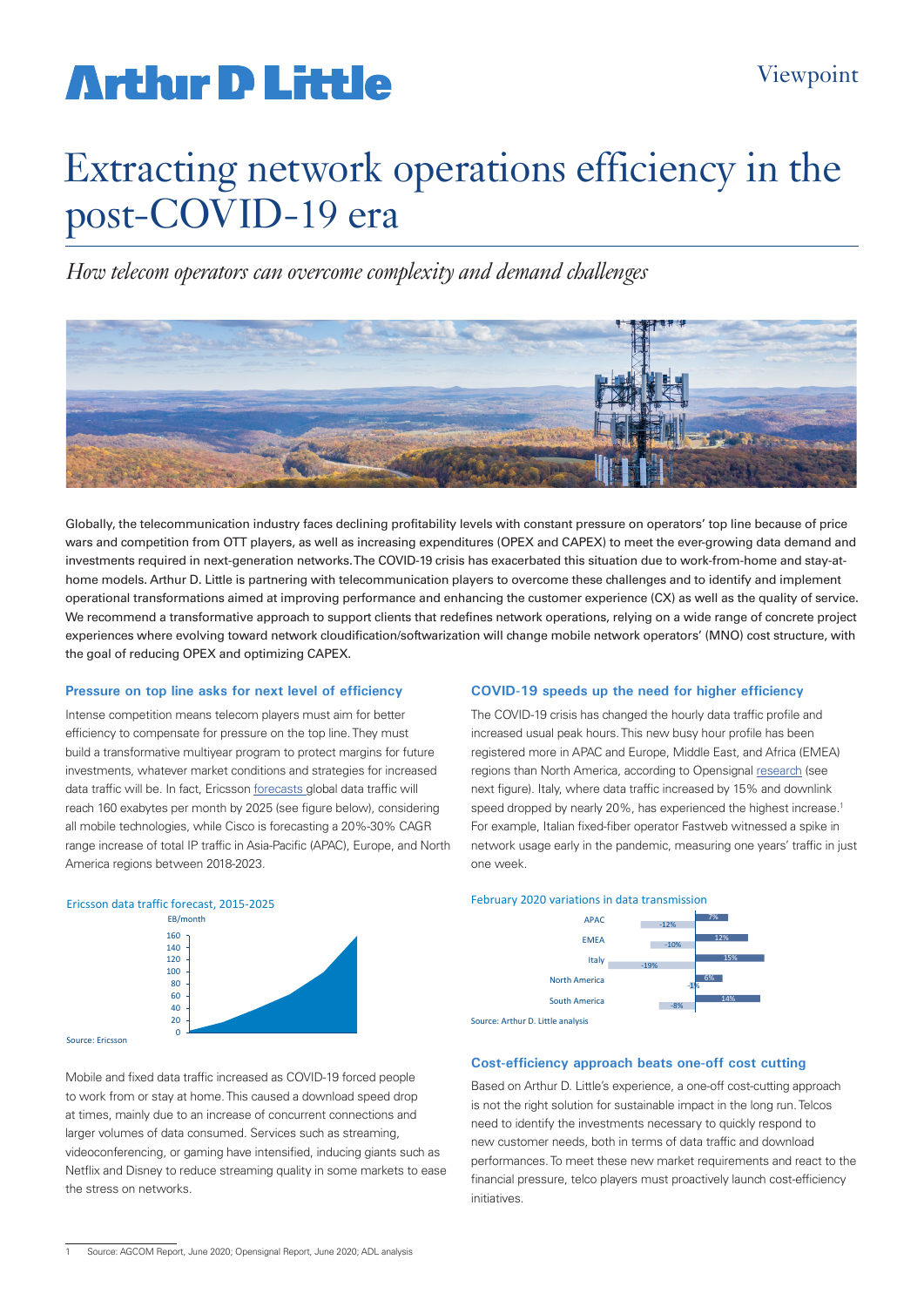# Viewpoint

# **Arthır D Little**

OPEX, including site rental, energy, and personnel, represents about 50% of the total operating costs of a typical telco operator. This portion is even greater (70%-80%) for towercos. Out of this 50%, site rental, maintenance, and energy costs cover more than 80% of the yearly total (see figure below). Maintenance represents the highest cost for MNOs, while site rental is the largest for towercos.

#### Network OPEX distribution



Operators must rethink their cost structure to be lean and more efficient, reduce absolute spending while growing their networks, and add capacity and new technologies, thus increasing overall complexity. With its clients, Arthur D. Little has identified solutions to streamline transformational cost improvements, focusing on network consolidation and energy, maintenance, and site rental costs.

#### **Efficiency from network consolidation**

Telco players can perform optimization interventions on rental, maintenance, and energy, as we will explore later in this Viewpoint. An opportunity for performance improvement that is unique to towercos, however, is network consolidation.

The typical business model for towercos includes increasing tenancy ratios (leveraging onsite consolidation) to reduce rental and maintenance costs and avoid CAPEX. The target should be to reduce these costs by up to 40%, primarily through lower rental (targeting 1.3-1.5 rent range of the base fee paid by the anchor tenant) and maintenance costs, along with huge CAPEX avoidance. Mobile network operators' OPEX structure can consequently change by hosting fees but depends on specific contractual agreement governing service fees.

There has been a recent rise in network consolidation, especially in Europe, despite limitations imposed by electromagnetic pollution laws (Italy, for example, has one of the most restrictive rules in Europe, allowing just 6 V/m, while UK legislation allows 41 V/m).

### A comprehensive methodology to evaluate sites



#### Source: Arthur D. Little analysis

Network consolidation is usually driven by two main factors: technical KPIs and rental cost. A more comprehensive approach for a smart site dismantle methodology should combine technical KPIs and rental costs with commercial and CX KPIs to enable a 360-degree view of the current situation. This approach provides insight into future site needs, allowing for better evaluation of potential for consolidation (see figure above).

Relevant combined KPIs at the site/geographical area level enable operators to de-average the average and to evaluate relative priorities of each domain, providing a clearer indication of what should be done. This ensures that all possible scenarios are viewed from a variety of perspectives to ensure the company chooses the best solution to dismantle a site.

Arthur D. Little deploys big data analytics to evaluate the profitability levels of a site's portfolio, considering commercial, technical, and CX perspectives. A real-time, site-level, value-based assessment approach enables telcos to evaluate investment/divestment decisions to enhance the overall return on site investments.

#### **Lever 1: efficiency from site rental**

Site rental contracts represent a significant cost for telco players, and especially for towercos. Following a well-structured strategy in operating on site rental cost can mean considerable cost saving and performance enhancements. High-quality and well-organized information about the network is a prerequisite for a robust efficiency plan. A comprehensive and integrated inventory system, updated in real time, is the backbone of the whole strategy and is necessary to understand the current situation of the sites, especially the oldest ones. Such a system allows for full insights about contracts, configuration, equipment installed, etc., managed by the company and enables real-time analysis and reporting. Companies including Verizon or Vodafone have adopted enterprise solutions to better manage NTW data and information and enable monetization of their assets.

Another pillar is a structured database that enables telcos to analyze landlords' contracts on a site-by-site basis in order to establish a program to lower rental costs. Such a program should include a benchmarking analysis and define a contract-renegotiation strategy to drive the company toward challenging but realistic rental-reduction targets.

Benchmarking enables the company to compare current costs with actual market prices by geographical areas, even reaching the neighborhood or street level, along with a meticulous market analysis. This allows for the definition of achievable objectives based on real market trends and grants know-how for future operations (e.g., siteacquisition processes). The figure below illustrates the results of a benchmark Arthur D. Little conducted in Berlin, where rents paid by the company are benchmarked to actual values at the neighborhood level.

#### Structured approach benchmarking analysis



Developing a renegotiation strategy supports executives in evaluating choices and planning next steps, including: a make or buy (internal resources vs. external agents) decision for renegotiation team setup; levers (such as advanced vs. balanced payment, contract duration extension, up to two to three years' advance rental fee, voice-over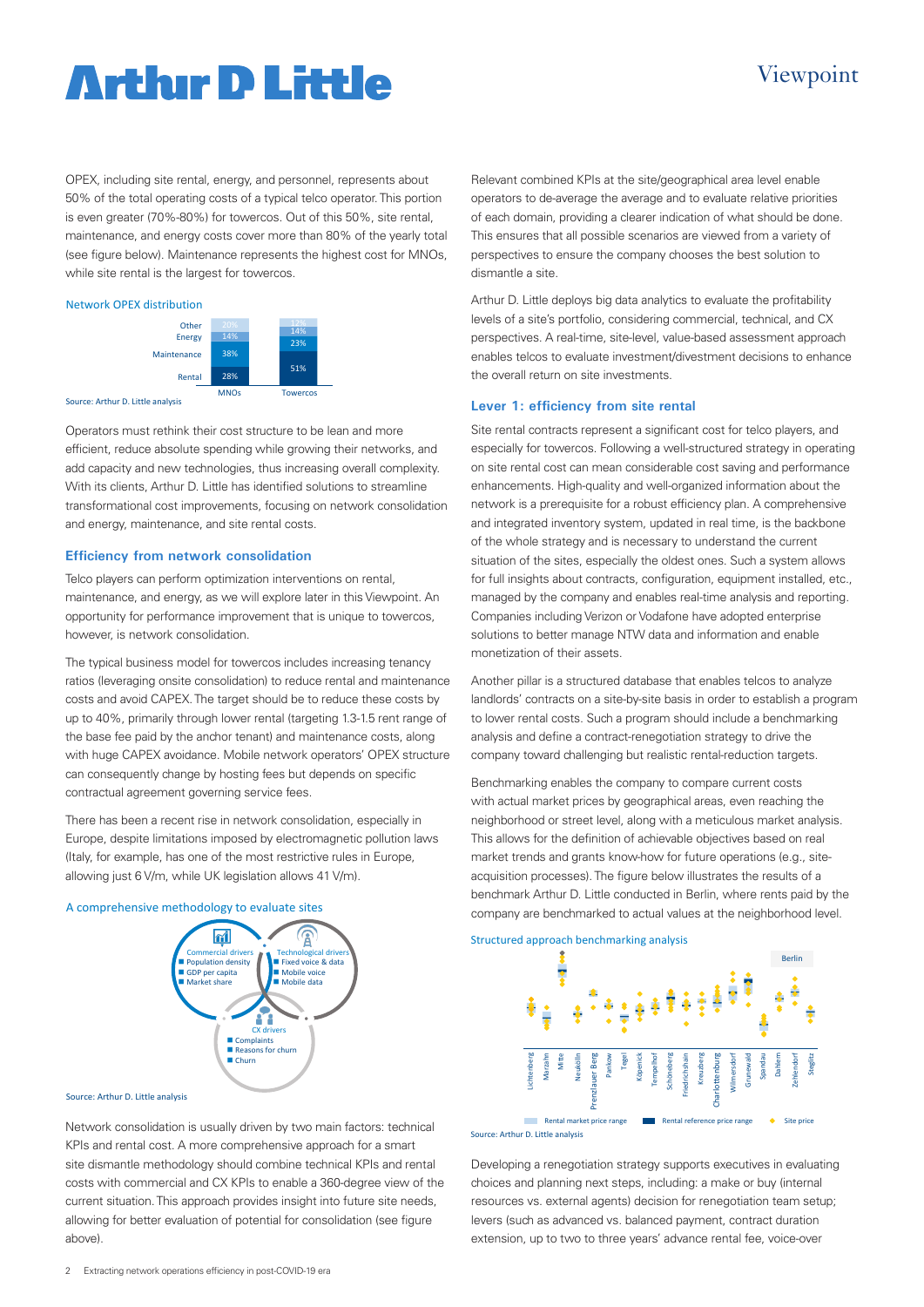# Viewpoint

# **Artlur D Little**

relocation) to adopt during face-to-face contract renegotiation with landlords; and incentive policies linked to actual savings (e.g., to push internal resources or external agents to perform at their best).

Arthur D. Little provides negotiators with a playbook containing all required information and documents (e.g., site benchmark, ad hoc levers, decision tree, current contract, negotiation history) to secure better negotiation performances. Following Arthur D. Little's approach, companies have saved as much as 20%-40% of rental cost.

#### **Lever 2: efficiency from maintenance**

Maintenance processes and activities represent the foundation for providing expected quality of service to customers. They contribute 40% or more to operations OPEX and are usually seen as ever-increasing costs over time. Telecommunication players have a real opportunity to reduce operational costs by up to 50%, while improving service quality and CX by streamlining and improving their maintenance activities. Arthur D. Little has conducted a [benchmark study](https://www.adlittle.com/en/insights/viewpoints/beyond-best-network-operations) covering most leading telco players in European, Asian, and Middle Eastern countries to understand how operators address challenges and achieve better performance in their network operations. Results of the [study](https://www.adlittle.com/en/insights/viewpoints/beyond-best-network-operations) demonstrate that the best performers in reducing front-office and backoffice external costs are 38% superior overall and 18% in terms of staff; in an examination of field operations, the best performer in the study is 56% superior on external costs and 35% on staff, resulting mainly from automation of processes and tools.

The best performers achieved their efficiencies by implementing a portfolio of solutions including: sourcing optimization, managed services agreements to obtain synergies through a technical partner, radical simplification by reducing operational complexities accumulated during the growth, digital shift of the operations to automate and predict events, and new technologies adoption (virtualization, cloudification, and artificial intelligence [AI]).

### A multi-year hands on efficiency program in a nutshell

In a long-running collaboration, Arthur D. Little has supported a European operator to compete in a mature and capital-intensive market where ARPU (average revenue per user) is far below 10 euros and the top line is under pressure because of a price war. Facing a negative profit and loss, the CEO decided to redefine the sourcing strategy, moving to a full end-to-end managed services model to leverage huge synergies only achievable by a vendor. At run rate, results have proved that two-digit savings (~33%) over a seven-year period are possible while improving quality of services and network KPIs (i.e., the operator's drop call rate was aligned to the fifth percentile of benchmarked peers).

After some years, the operator was still registering EBITDA margin of 10% (vs. a market average of 35%), and EBIT and free cash flow were negative. Competition grew, and the network architecture was getting more complex due to data traffic increases and the rollout of heterogeneous access technologies. The CTO decided to move to customer-centric operations, shifting from platform KPIs to service QPIs and introducing a first wave of network virtualization. Those initiatives brought OPEX increase avoidance (~20%) enhancing the CX, as confirmed by an improved customer satisfaction index.

Profit and loss and free cash flow improved but were still not good enough to compete in a market with huge margins erosion and a negative ARPU trend. The company achieved 20% savings by digitizing network operations (e.g., fault management systems automation and adoption of an AI algorithm) and conducting a radical simplification of the processes supported by off-the-shelf systems.

This case study summarizes the main efficiency initiatives an operator can adopt to reduce network down time, providing better service-level agreements and lowering revenue loss. Arthur D. Little has found that other approaches can be implemented as well:

- A structured and proactive "service management model" approach (from reactive to predictive maintenance) enables operators typically to increase their network availability by up to 30% and reduce the escalation of customer claims by up to 10% for faults related to network.
- $\blacksquare$  A periodic fault management analysis approach to monitor network operation center performances aims to optimize costs (reducing the number of trouble tickets) and be as close as possible to best practices (e.g., restricting the number of trouble tickets forwarded to third-level support to within 1%).
- An integration between systems within operations provides multifunctional dashboards enabling network engineers to identify critical areas (e.g., throughput per user in busy hour below the minimum acceptable threshold for good CX) for process improvement, end-to-end monitoring, and performance management capabilities enhancements.
- An integration between operations systems and customer care systems allows better response to clients' inquiries in case of faults (e.g., expected time for resolution in a specific geographical area) or to enable an outbound proactive call campaign to inform high-value customers about faults and estimated time for resolution.

All of these efficiency levers pertain to either MNOs or towercos, but the latter should be prepared to manage new technologies and identify new revenue streams to monetize their assets. To do so, organizations must have reliable, real-time visibility into their structures and understand the entity of available capacity for installing additional equipment and the passive infrastructure's technical specifications to ensure structural integrity. Towercos that have developed such an integrated image of the site have achieved an OPEX optimization of 15%-25% and raised opportunities to increase their top line by 10%- 30% by adding more tenants.

#### **Lever 3: efficiency from energy management**

Companies in different geographical areas must identify the best solutions to lower energy consumption and related costs, considering factors such as the climate or the availability of commodities.

Moving legacy active equipment to a single RAN cabinet is the first approach to consider; equipment modernization and consolidation allow consumption optimization (up to 70% depending on network vendor) and CO $_{\tiny 2}$  emission reduction (up to 75%), as well as operations simplification and site space release. Introducing energy efficiency technologies is another way to reduce power consumption: deployment of more efficient rectifiers and a massive employment of radio stand-by modalities (shutting down carriers) during off-peak hours can bring a 5%- 10% saving. Automation tools can enable the remote network operation